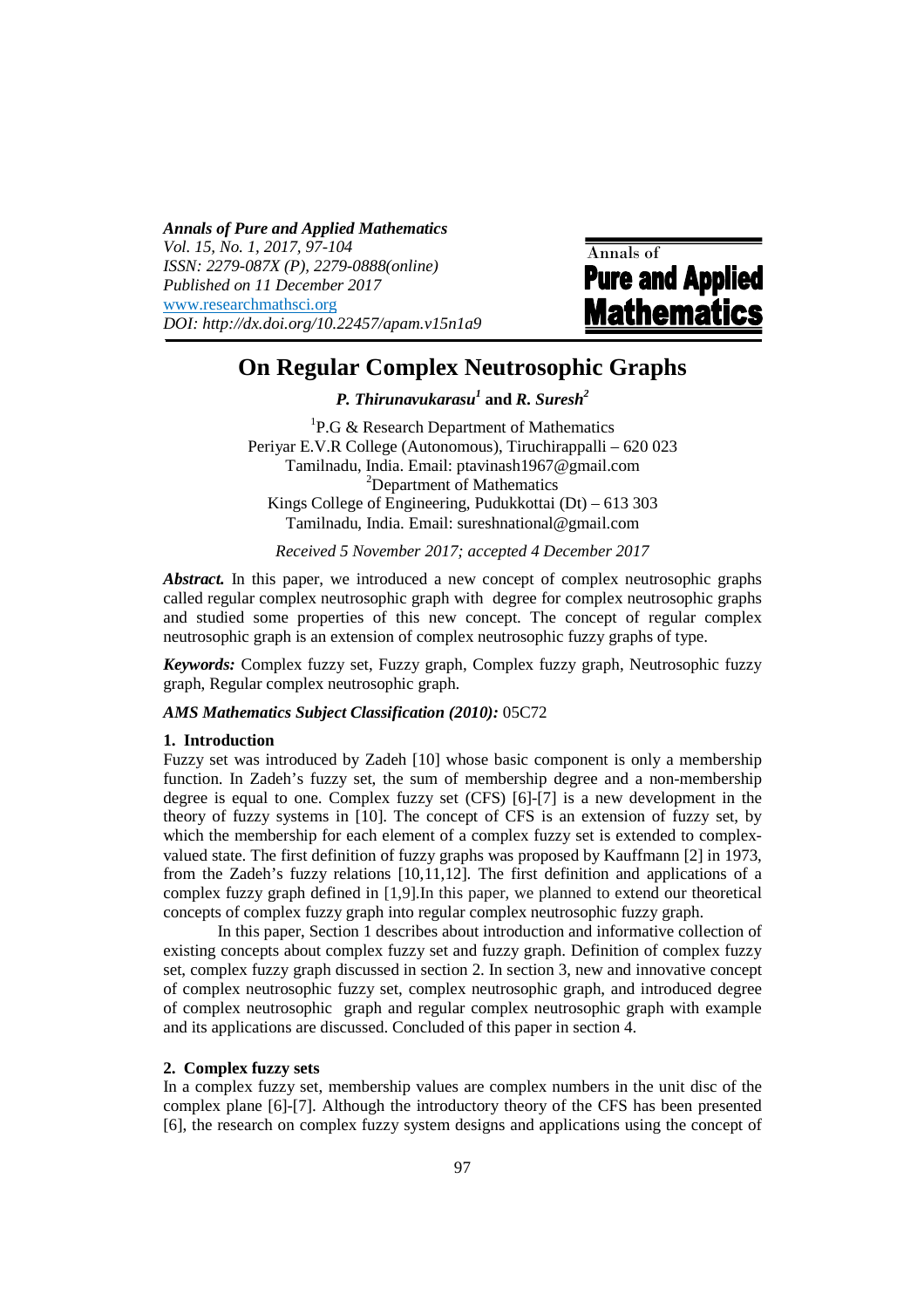CFS is found rarely. Since the seminal paper in 1965 by Zadeh proposed *Fuzzy Sets* [10], a huge amount of literature has appeared on different aspects of fuzzy sets and their applications [10-12].

**Definition 2.1.** Ramot et al. [6] proposed an important extension of these ideas, the *Complex Fuzzy Sets (CFS),* where the membership function of a CFS is complex-valued, different from fuzzy complex numbers developed in Buckley et.al. The membership function to characterize a CFS consists of an amplitude function and a phase function. In other words, the membership of a CFS is in the two-dimensional complex-valued unit disc space, instead of in the one-dimensional real-valued unit interval space. Thus, CFS can be much richer in membership description than traditional fuzzy set.

Assume there is a complex fuzzy set *S* whose membership function  $\mu_s(h)$  is given as follows,

$$
\mu_{S}(h) = r_{S}(h)e^{j\omega_{S}(h)} = \text{Re}(\mu_{S}(h)) + j \text{Im}(\mu_{S}(h))
$$

$$
= r_{S}(h)\cos(\omega_{S}(h)) + jr_{S}(h)\sin(\omega_{S}(h))
$$

where  $j = \sqrt{-1}$ , *h* is the base variable for the complex fuzzy set,  $r_s(h)$  is the amplitude function of the complex membership,  $\omega_s(h)$  is the phase function of the complex membership function.

 The property of sinusoidal waves appears obviously in the definition of complex fuzzy set. In the case that  $\omega_s(h)$  equals to 0, a traditional fuzzy set is regarded as a special case of a complex fuzzy set.

**Definition 2.2.** Let V be a nonempty set. A fuzzy graph is a pair of functions  $G: (\sigma, \mu)$ where  $\sigma$  is a fuzzy subset of V and  $\mu$  is a symmetric fuzzy relation on  $\sigma$ . i.e.  $\sigma: V \rightarrow [0,1]$  and  $\mu: V \times V \rightarrow [0,1]$  such that  $\mu(u,v) \leq \sigma(u) \wedge \sigma(v)$  for all u,v in V.

**Definition 2.3.** [1] A complex fuzzy directed graph G is a quadruple of the form  $G=(V,\sigma,E,\phi)$ , where V is a complex fuzzy set referred to as the set of vertices and E  $\subseteq$  *VXV* is a complex fuzzy set of edges.  $\sigma: V \rightarrow [0,1]X[0,1]$  is a mapping from V to  $[0,1]X[0,1]$ . i.e,  $\sigma$  is the assignment of the complex degrees of membership to members of V,  $\varphi: E \rightarrow [0,1]X[0,1]$  is a function that maps elements of the form  $e \in E: (u, v)$  to  $[0,1]X[0,1]$ , where  $u \in V$ ,  $v \in V$ , we assume that  $V \cap E = \emptyset$ . In general, we use the form e= (a,b) to denote a specific edge that is said to connect the vertices a and b. For an undirected graph both  $e_1=(u,v)$  and  $e_2=(v,u)$  are in the domain of  $\varphi$ .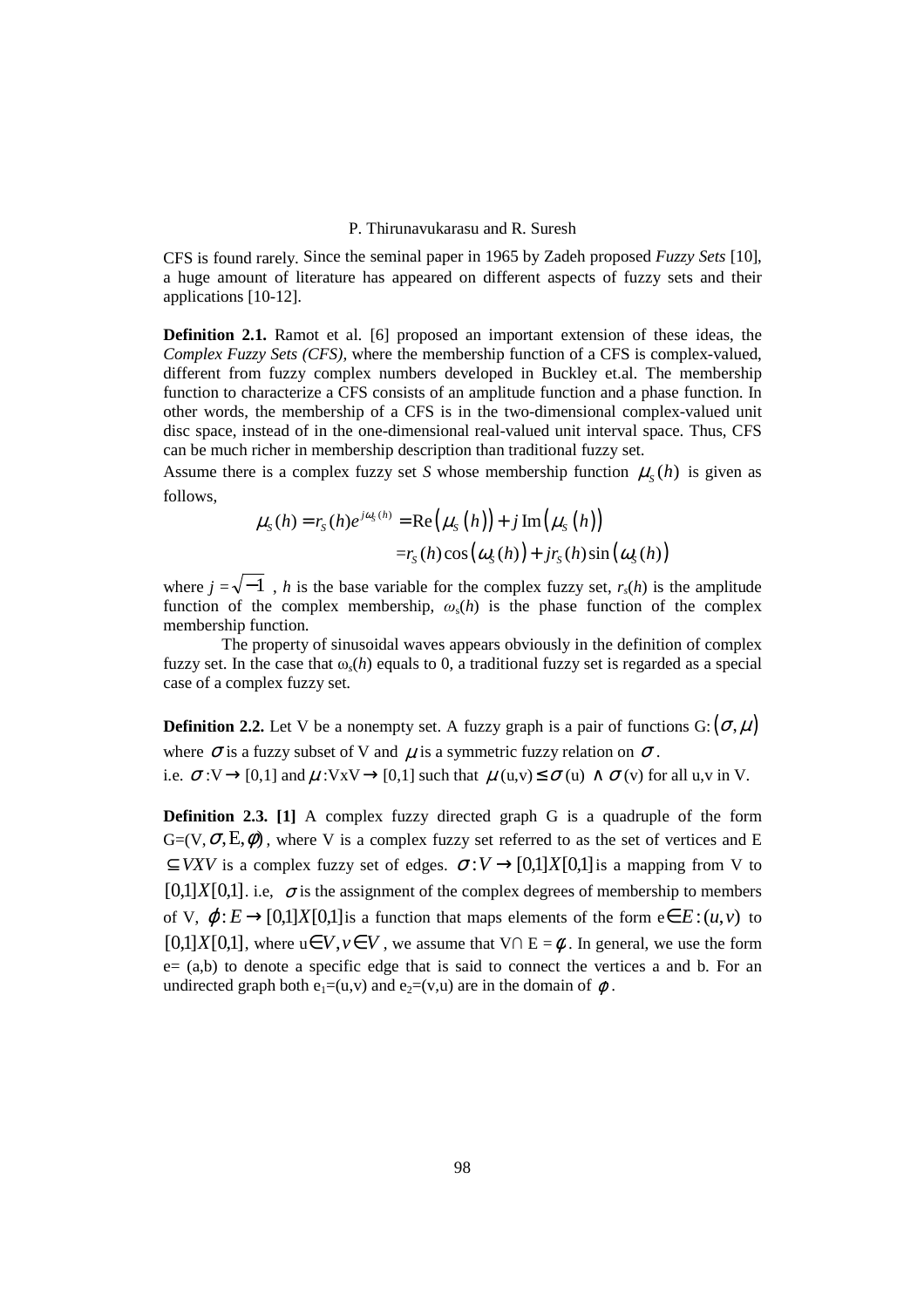On Regular Complex Neutrosophic Graphs



**Figure 2.1.** Complex fuzzy graph

**Definition 2.5.** Alternative definition of complex fuzzy graph given as follows. An complex fuzzy graph is defined as  $CG=(V,E, r, \omega)$  where V is the set of vertices and E is the set of edges.  $r$  represents a amplitude membership function defined on VxV and  $\omega$ represents a phase membership function defined on VxV. We denote  $r(v_i, v_j)$  by  $r_i$  and  $\omega(v_i, v_j)$  by  $\omega_i$  such that (i)  $0 \le r_i, \omega_i \le 1$ . Hence (VxV, r,  $\omega$ ) is an complex fuzzy set



**Figure 2.2.** Directed complex fuzzy graph

## **3. Regular complex neutrosophic graph**

**Definition 3.1. Complex neutrosophic set**  A complex neutrosophic set as defined in [3], i.e. A complex neutrosophic set defined on a universe of discourse X, which is charaterized by a truth membership function  $T_s(x)$ ,an indeterminacy membership function  $I_s(x)$ , and a falsity membership function  $F_s(x)$ that assigns a complex-valued grade of  $T_s(x)$ ,  $I_s(x)$ , and  $F_s(x)$  in S for any  $x \in X$ . The values  $T_s(x)$ ,  $I_s(x)$ ,  $F_s(x)$  and their sum may all within the unit circle in the complex plane and so is of the following form,  $T_s(x) = p_s(x)e^{j\mu_s(x)}$  $T_s(x) = p_s(x)e^{j\mu_s(x)},$  $(x) = q_s(x)e^{j\vartheta_s(x)}$  $I_s(x) = q_s(x)e^{j\vartheta_s(x)}$  and  $F_s(x) = r_s(x)e^{j\vartheta_s(x)}$  $F_s(x) = r_s(x)e^{j\omega_s(x)}$  where  $p_s(x), q_s(x), r_s(x)$  and  $\mu_s(x), \nu_s(x), \omega_s(x)$  are, amplitude term and phase term of  $T_s(x), I_s(x), F_s(x)$ respectively, real valued and  $p_s(x), q_s(x), r_s(x) \in [0,1]$  such that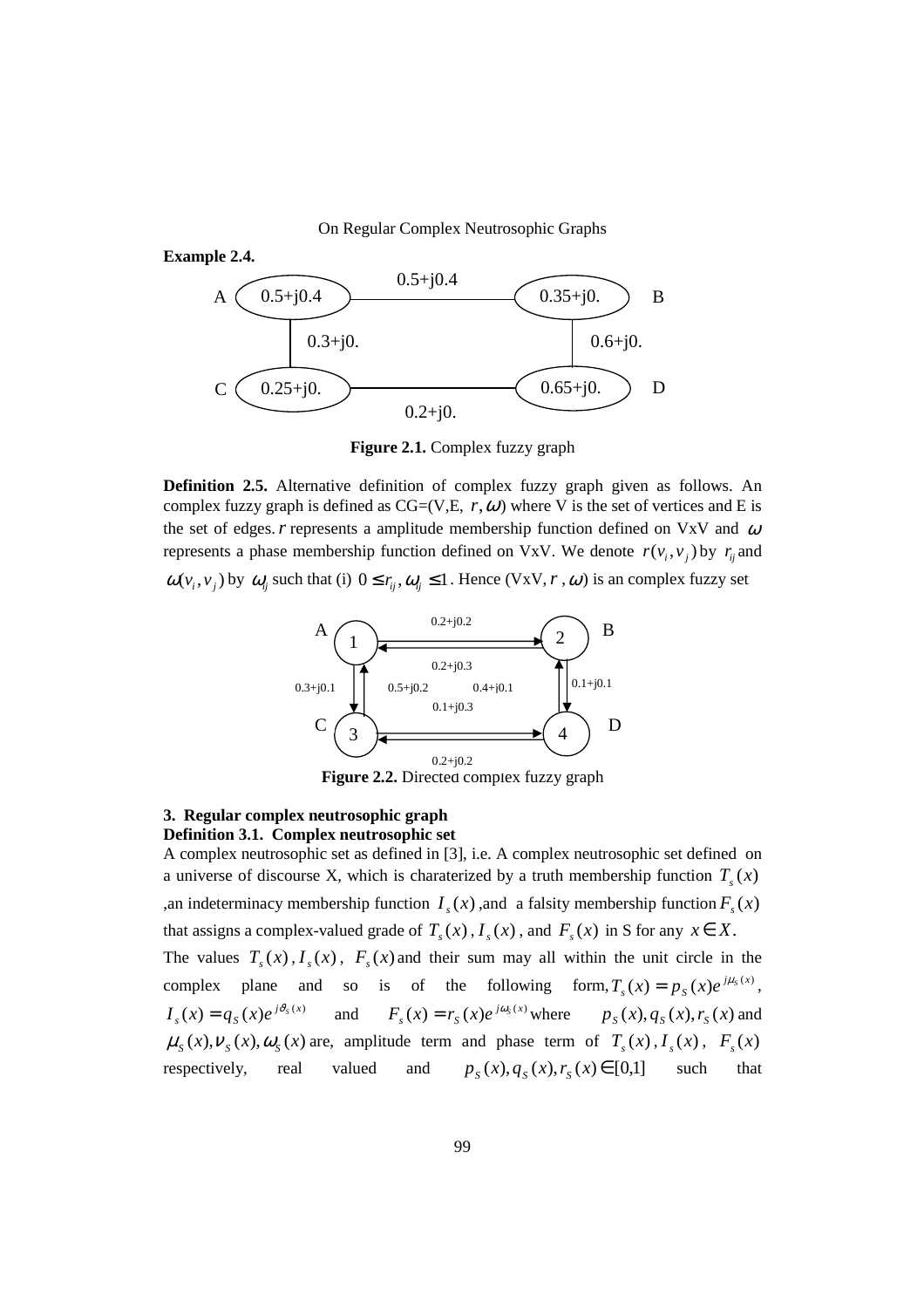$-0 \le p_s(x) + q_s(x) + r_s(x) \le 3^+$ . The complex neutrosophic set S can be represented in set form as  $S = \{(x, T_s(x)) = a_s, I_s(x) = a_t, F_s(x) = a_r\}$ :  $x \in X$ , Where  $, T_s: X \to \{a_T : a_T \in C, |a_T| \leq 1\}, T_s: X \to \{a_I : a_I \in C, |a_I| \leq 1\},$  $F_S: X \to \{a_F : a_F \in C, |a_F| \leq 1\}$ , and  $|T_S + I_S + F_S| \leq 3$ .

## **Definition 3.2. [8] Complex neutrosophic graph**

Let V be a non-void set. Two functions are considered as follows:  $\rho = (\rho_T, \rho_I, \rho_F): V \to [0, 1]^3$  and  $\omega = (\omega_T, \omega_I, \omega_F): V \times V \to [0, 1]^3$ . We suppose  $A = \{ (\rho_T(x), \rho_T(y)) | \omega_T(x, y) \ge 0 \}$  $B = \{ (\rho_{\mu}(x), \rho_{\mu}(y)) | \omega_{\mu}(x, y) \ge 0 \}, C = \{ (\rho_{\mu}(x), \rho_{\mu}(y)) | \omega_{\mu}(x, y) \ge 0 \}$ 

we have considered  $\omega_T$ ,  $\omega_I$  and  $\omega_F \ge 0$  for all set A,B,C, since it is possible to have edge degree =0 (for T, or I, or F). The triad  $(V, \rho, \omega)$  is defined to be complex neutrosophic graph of type 1 (CNG1) if there are functions  $\alpha : A \rightarrow [0,1], \beta : B \rightarrow [0,1]$  and  $\delta: C \rightarrow [0,1]$ 

such that  $\omega_T(x, y) = \alpha(\rho_T(x), \rho_T(y))$ ,  $\omega_T(x, y) = \beta(\rho_T(x), \rho_T(y))$ and  $\omega_F(x, y) = \delta(\rho_F(x), \rho_F(y))$ ,  $x, y \in V$ , here  $\rho(x) = (\rho_T(x), \rho_T(x), \rho_F(x))$ ,  $x \in V$ are the complex truth membership, complex indeterminate-membership and complex false-membership of the vertex x and  $\omega(x, y) = (\omega_T(x, y), \omega_T(x, y), \omega_F(x, y)), x, y \in V$ are the complex truth membership, complex indeterminate-membership and complex false-membership values of the edge (x,y).

**Example 3.3.** 

| Membership<br>function of | A                                | b                                 | $\mathbf c$              | d                        |
|---------------------------|----------------------------------|-----------------------------------|--------------------------|--------------------------|
| Vertex set                |                                  |                                   |                          |                          |
|                           | $\frac{2\pi}{3}$<br>0.3e         | $\mathcal{D}$<br>0.4e             | $i\frac{1}{3}$<br>0.2e   | $\frac{j\pi}{3}$<br>0.6e |
|                           | $4\pi$<br>$\overline{3}$<br>0.2e | $\overline{\overline{3}}$<br>0.8e | 0.7e                     | 0.5e                     |
| $\rho_{_F}$               | $\mathbf{R}$                     | $\frac{2\pi}{3}$                  | $3\pi$<br>$\overline{4}$ |                          |

**Table 3.1:** Complex truth-membership, complex indeterminate-membership and complex false-membership of the vertex set.

Here,

$$
A = \left\{ \left( 0.3e^{j\frac{2\pi}{3}}, 0.4e^{j\frac{\pi}{2}} \right), \left( 0.3e^{j\frac{2\pi}{3}}, 0.2e^{j\frac{\pi}{3}} \right), \left( 0.4e^{j\frac{\pi}{2}}, 0.6e^{j\frac{\pi}{3}} \right), \left( 0.4e^{j\frac{\pi}{2}}, 0.6e^{j\frac{\pi}{3}} \right) \right\},\
$$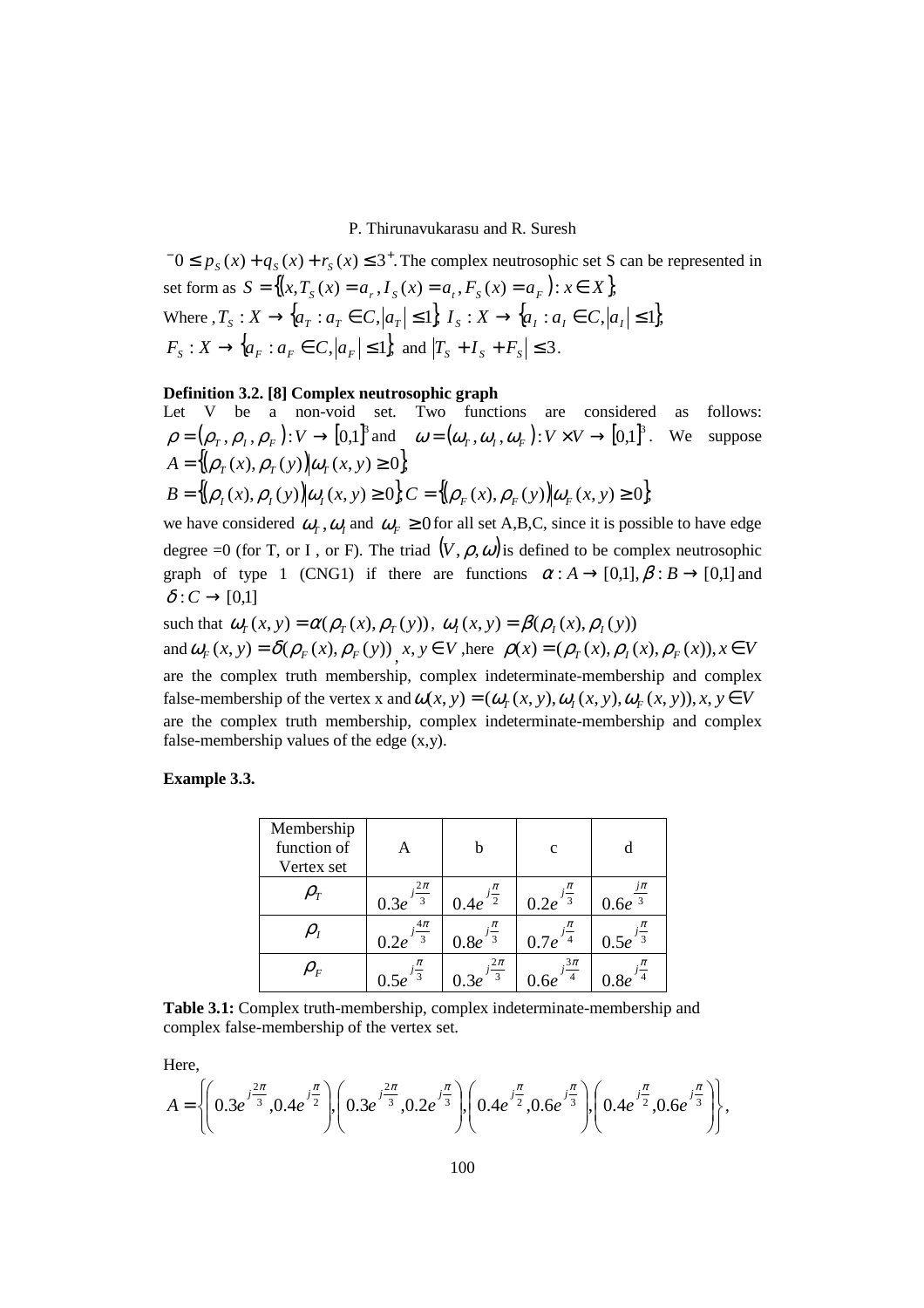On Regular Complex Neutrosophic Graphs

$$
B = \left\{ \left( 0.2e^{j\frac{4\pi}{3}}, 0.8e^{j\frac{\pi}{3}} \right) \left( 0.2e^{j\frac{4\pi}{3}}, 0.7e^{j\frac{\pi}{4}} \right) \left( 0.8e^{j\frac{\pi}{3}}, 0.5e^{j\frac{\pi}{3}} \right) \left( 0.8e^{j\frac{\pi}{3}}, 0.7e^{j\frac{\pi}{4}} \right) \right\},\newline C = \left\{ \left( 0.5e^{j\frac{\pi}{3}}, 0.3e^{j\frac{2\pi}{3}} \right) \left( 0.5e^{j\frac{\pi}{3}}, 0.6e^{j\frac{3\pi}{4}} \right) \left( 0.3e^{j\frac{2\pi}{3}}, 0.8e^{j\frac{\pi}{4}} \right) \left( 0.3e^{j\frac{2\pi}{3}}, 0.6e^{j\frac{3\pi}{4}} \right) \right\}
$$

Then,

| Membership function<br>of edge set | (a,b)                                    | (a,c)                                      | (b,d)  | (b,c)                |
|------------------------------------|------------------------------------------|--------------------------------------------|--------|----------------------|
| $\omega_{\scriptscriptstyle T}$    | $i\frac{2\pi}{2}$<br>-3                  | 0.4e                                       | 0.6e   | 0.4e <sup>3</sup>    |
| $\omega_{I}$                       | $\frac{4\pi}{ }$<br>$\mathbf{3}$<br>0.8e | $\frac{4\pi}{4}$<br>$\overline{3}$<br>0.7e | 0.8e   | $0.8e^{\frac{1}{2}}$ |
| $\omega_{\scriptscriptstyle F}$    | $2\pi$<br>-3                             | $2\pi$<br>$\overline{3}$                   | $3\pi$ | $3\pi$               |

**Table 3.2:** Complex truth-membership, complex indeterminate-membership and complex false-membership of the edge set.

Then, the corresponding complex neutrosophic graph is shown in the following figure.

**b**



Figure 3.1: Complex neutrosophic graph

$$
(\rho_{\rm r}(a), \rho_{\rm r}(a), \rho_{\rm r}(a)) = (\omega_{\rm r}(a,b), \omega_{\rm r}(a,b)) = (\rho_{\rm r}(b), \rho_{\rm r}(b), \rho_{\rm r}(b)) =
$$
  

$$
(0.3e^{\int_{-3}^{2\pi} 3} \cdot 0.2e^{\int_{-3}^{4\pi} 3} \cdot 0.5e^{\int_{-3}^{2\pi} 3} \cdot 0.6e^{\int_{-3}^{2\pi} 3} \cdot 0.8e^{\int_{-3}^{4\pi} 3} \cdot 0.5e^{\int_{-3}^{2\pi} 3} \cdot 0.8e^{\int_{-3}^{2\pi} 3} \cdot 0.8e^{\int_{-3}^{2\pi} 3} \cdot 0.8e^{\int_{-3}^{2\pi} 3} \cdot 0.3e^{\int_{-3}^{2\pi} 3} \cdot 0.3e^{\int_{-3}^{2\pi} 3} \cdot 0.3e^{\int_{-3}^{2\pi} 3} \cdot 0.3e^{\int_{-3}^{2\pi} 3} \cdot 0.3e^{\int_{-3}^{2\pi} 3} \cdot 0.3e^{\int_{-3}^{2\pi} 3} \cdot 0.3e^{\int_{-3}^{2\pi} 3} \cdot 0.3e^{\int_{-3}^{2\pi} 3} \cdot 0.3e^{\int_{-3}^{2\pi} 3} \cdot 0.3e^{\int_{-3}^{2\pi} 3} \cdot 0.3e^{\int_{-3}^{2\pi} 3} \cdot 0.3e^{\int_{-3}^{2\pi} 3} \cdot 0.3e^{\int_{-3}^{2\pi} 3} \cdot 0.6e^{\int_{-3}^{2\pi} 3} \cdot 0.6e^{\int_{-3}^{2\pi} 3} \cdot 0.6e^{\int_{-3}^{2\pi} 3} \cdot 0.6e^{\int_{-3}^{2\pi} 3} \cdot 0.6e^{\int_{-3}^{2\pi} 3} \cdot 0.6e^{\int_{-3}^{2\pi} 3} \cdot 0.6e^{\int_{-3}^{2\pi} 3} \cdot 0.6e^{\int_{-3}^{2\pi} 3} \cdot 0.3e^{\int_{-3}^{
$$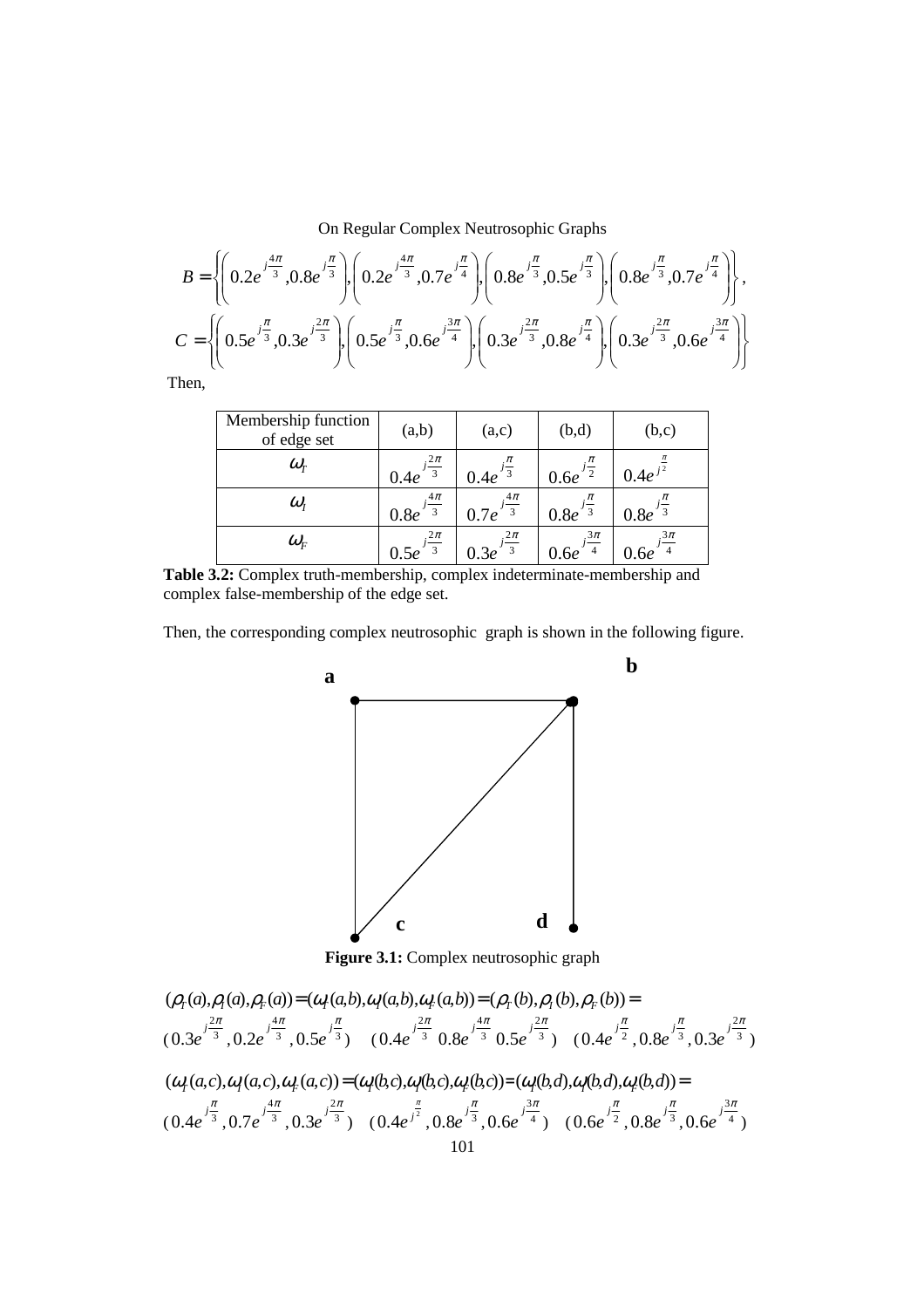$$
(\rho_T(c), \rho_I(c), \rho_F(c)) = (\rho_T(d), \rho_I(d), \rho_F(d)) = (0.2e^{\int_{\frac{\pi}{3}}^{\frac{\pi}{3}}}, 0.7e^{\int_{\frac{\pi}{4}}^{\frac{\pi}{4}}}, 0.6e^{\int_{\frac{3\pi}{4}}^{\frac{3\pi}{4}}})
$$
  
(0.6e <sup>$\frac{1}{3}$</sup> , 0.5e <sup>$\frac{1}{3}$</sup> , 0.8e <sup>$\frac{1}{4}$</sup> )

**Definition 3.4.** The degree of a vertex in complex neutrosophic graph defined as in [4]. Let  $G = (\rho, \omega)$  be complex neutrosophic graph. The degree of a vertex x is denoted by

$$
D(x) = (\omega_T(x, y), \omega_T(x, y), \omega_F(x, y))
$$
 where,  $\omega_T(x, y) = \sum_{y \in \rho, y \neq x} p_T(x, y) e^{\int \frac{y}{y \in \rho, y \neq x}} d\left(\frac{y}{y}\right)^2 dx$ ,  

$$
\omega_T(x, y) = \sum_{y \in \rho, y \neq x} q_T(x, y) e^{\int \frac{y}{y \in \rho, y \neq x}} d\left(\frac{y}{y}\right)^2 dx
$$
, and  $\omega_F(x, y) = \sum_{y \in \rho, y \neq x} r_F(x, y) e^{\int \frac{y}{y \in \rho, y \neq x}} d\left(\frac{y}{y}\right)^2 dx$ .

**Definition 3.5.** A complex neutrosophic graph  $G = (\rho, \omega)$  is called a regular complex neutrosophic graph of degree  $(m_1, m_2, m_3)$  if  $D_G(S) = (m_1, m_2, m_3)$ ,  $\forall S \in V$ , where V is Vertex set. i.e., the regularity of a complex neutrosophic graph means that the degrees of each vertex is same. But, for large networks, it is difficult to confirm that all vertices have same degree. If major number of vertices have the same degree or almost same degree, then the graph is defined to be regular.

**Example 3.6.** Consider the graph  $G = (\rho, \omega)$  such that  $\rho = \{a, b, c, d\}$  and  $\omega = \{(a,b), (a,c), (c,d), (b,d)\}$ . The corresponding regular complex neutrosophic graph  $G = (\rho, \omega)$  is given below.



**Figure 3.2:** Regular complex neutrosophic graph g

$$
(\rho_T(a), \rho_I(a), \rho_F(a)) = (\omega_T(a, b), \omega_I(a, b), \omega_F(a, b)) = (\rho_T(b), \rho_I(b), \rho_F(b)) =
$$
  

$$
(0.3e^{\int \frac{2\pi}{3}}, 0.2e^{\int \frac{4\pi}{3}}, 0.5e^{\int \frac{\pi}{3}})
$$
 
$$
(0.2e^{\int \frac{2\pi}{3}} 0.8e^{\int \frac{4\pi}{3}} 0.5e^{\int \frac{2\pi}{3}})
$$
 
$$
(0.4e^{\int \frac{\pi}{2}}, 0.8e^{\int \frac{\pi}{3}}, 0.3e^{\int \frac{2\pi}{3}})
$$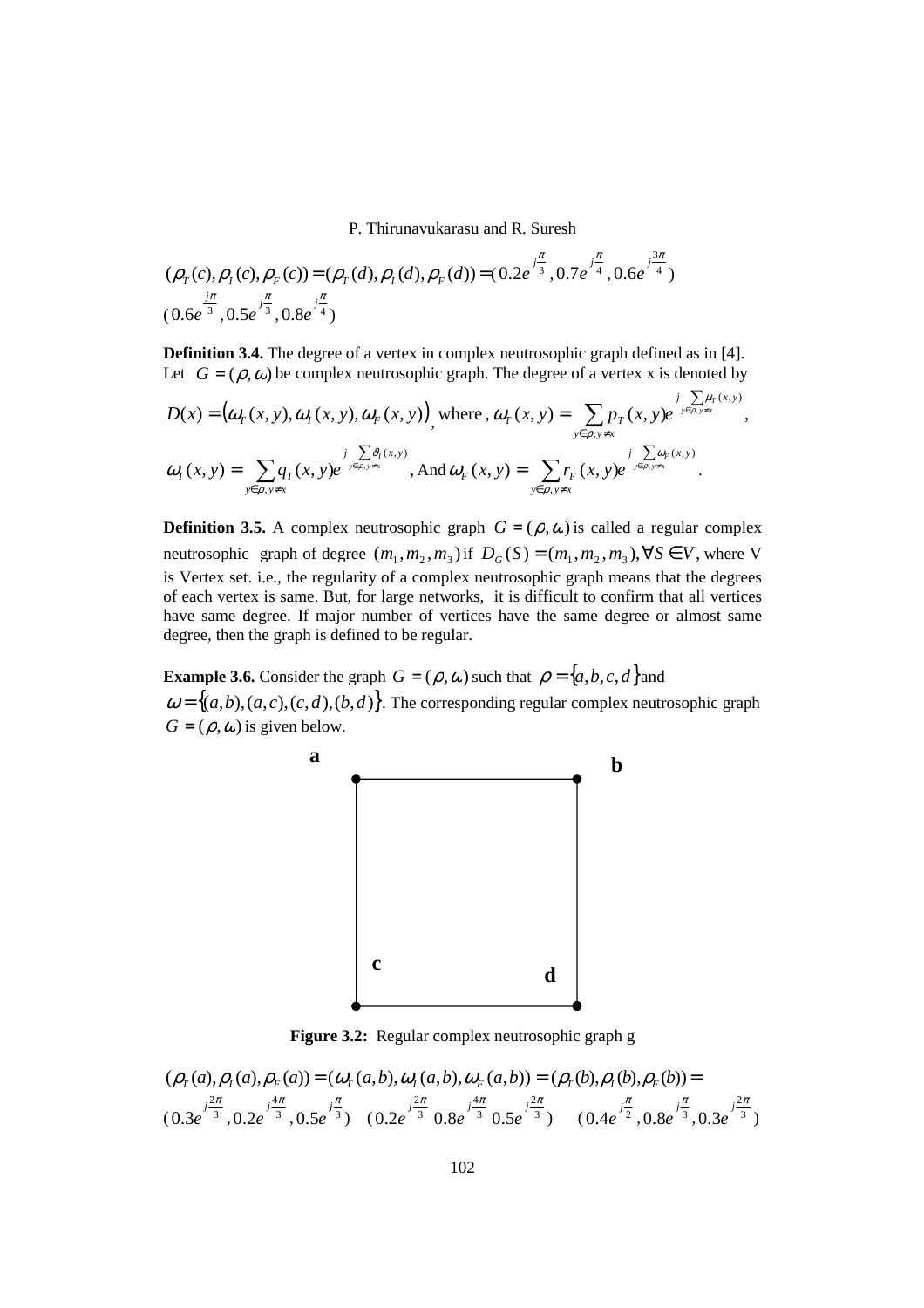On Regular Complex Neutrosophic Graphs

$$
(\omega_r(a,c),\omega_l(a,c),\omega_r(a,c)) = (\omega_l(b,d),\omega_l(b,d),\omega_r(b,d)) = (0.6e^{\int_{\frac{\pi}{3}}^{\frac{\pi}{3}}},0.7e^{\int_{\frac{4\pi}{3}}^{\frac{4\pi}{3}}},0.3e^{\int_{\frac{2\pi}{3}}^{\frac{4\pi}{3}}},0.3e^{\int_{\frac{2\pi}{3}}^{\frac{4\pi}{3}}},0.3e^{\int_{\frac{2\pi}{3}}^{\frac{4\pi}{3}}},0.3e^{\int_{\frac{2\pi}{3}}^{\frac{4\pi}{3}}},0.3e^{\int_{\frac{2\pi}{3}}^{\frac{2\pi}{3}}},0.3e^{\int_{\frac{2\pi}{3}}^{\frac{2\pi}{3}}},0.3e^{\int_{\frac{2\pi}{3}}^{\frac{2\pi}{3}}},0.3e^{\int_{\frac{2\pi}{3}}^{\frac{2\pi}{3}}},0.6e^{\int_{\frac{2\pi}{3}}^{\frac{2\pi}{3}}},0.6e^{\int_{\frac{2\pi}{3}}^{\frac{2\pi}{3}}},0.6e^{\int_{\frac{2\pi}{3}}^{\frac{2\pi}{3}}},0.8e^{\int_{\frac{2\pi}{3}}^{\frac{2\pi}{3}}},0.8e^{\int_{\frac{2\pi}{3}}^{\frac{2\pi}{3}}},0.8e^{\int_{\frac{2\pi}{3}}^{\frac{2\pi}{3}}},0.8e^{\int_{\frac{2\pi}{3}}^{\frac{2\pi}{3}}},0.8e^{\int_{\frac{2\pi}{3}}^{\frac{2\pi}{3}}}
$$

#### **4. Conclusion**

An extended form of neutrosophic graph is presented in this paper, so-called regular complex neutrosophic graph. Complex neutrosophic set can handle the redundant nature of uncertainty, incompleteness, indeterminacy, inconsistency, etc. A complex neutrosophic set is defined by a complex-valued truth membership function, complexvalued indeterminate membership function, and a complex-valued falsehood membership function. Therefore, a complex-valued truth membership function is a combination of traditional truth membership function with the additional term is called phase term. Thus, in this way, the truth amplitude term represents uncertainty and the phase term represents periodicity in the uncertainty. Thus, a complex-valued truth membership function represents uncertainty with periodicity as a whole. This paper is an introductory paper of regular complex neutrosophic graph, and indeed, much research is still needed for the full comprehension of order, degree, size and matrix representation of regular complex neutrosophic graph. The regular complex neutrosophic graph presented in this paper is an entire general concept which is not limited to a specific application.

#### **REFERENCES**

- 1. Dan E. Tamir, Naphtali D. Rishe, Mark Last and Abraham Kandel, *Soft Computing Based Epidemical Crisis Prediction,* Springer International, Publishing Switzerland 2015, R.R. Yager et al. (eds.), Intelligent Methods for Cyber Warfare, Studies in Computational Intelligence 563, 2015.
- 2. A.Kauffman, *Introduction a la theorie des sous ensembles Flous,* Masson, vol. 1. (1973).
- 3. M.Ali and F.Smarandache, Complex neutrosophic set, *Neural Computing & Applications,* DOI 10.1007/s00521-015-2154-y.
- 4. A.Nagoor Gani and S.Shajitha Begum, Degree, order and size in intuitionistic fuzzy graphs, *International Journal of Algorithms, Computing and Mathematics*, 3(3) (2010) 11-16.
- 5. B.V.Praba, V.M.Chandrasekaran and G.Deepa, Energy of an intuitionistic fuzzy graph, *Italian Journal of Pure and Applied Mathematics,* 32 (2014) 431-444.
- 6. D.Ramot, R.Milo, M.Friedman and A.Kandel, Complex fuzzy sets, *IEEETrans. Fuzzy Syst.,* 10(2) (2002) 171–186.
- 7. D.Ramot, M.Friedman, G.Langholz and A.Kandel, Complex fuzzy logic, *IEEE Trans Fuzzy Syst.*, 11(4) (2003) 450– 461.
- 8. S.Broumi, M.Talea , A.Bakali and F.Smarandache, Complex neutrosophic graphs of type 1, *IEEE Publication*, 978-1-5090-5795-5/17 ©2017 IEEE.